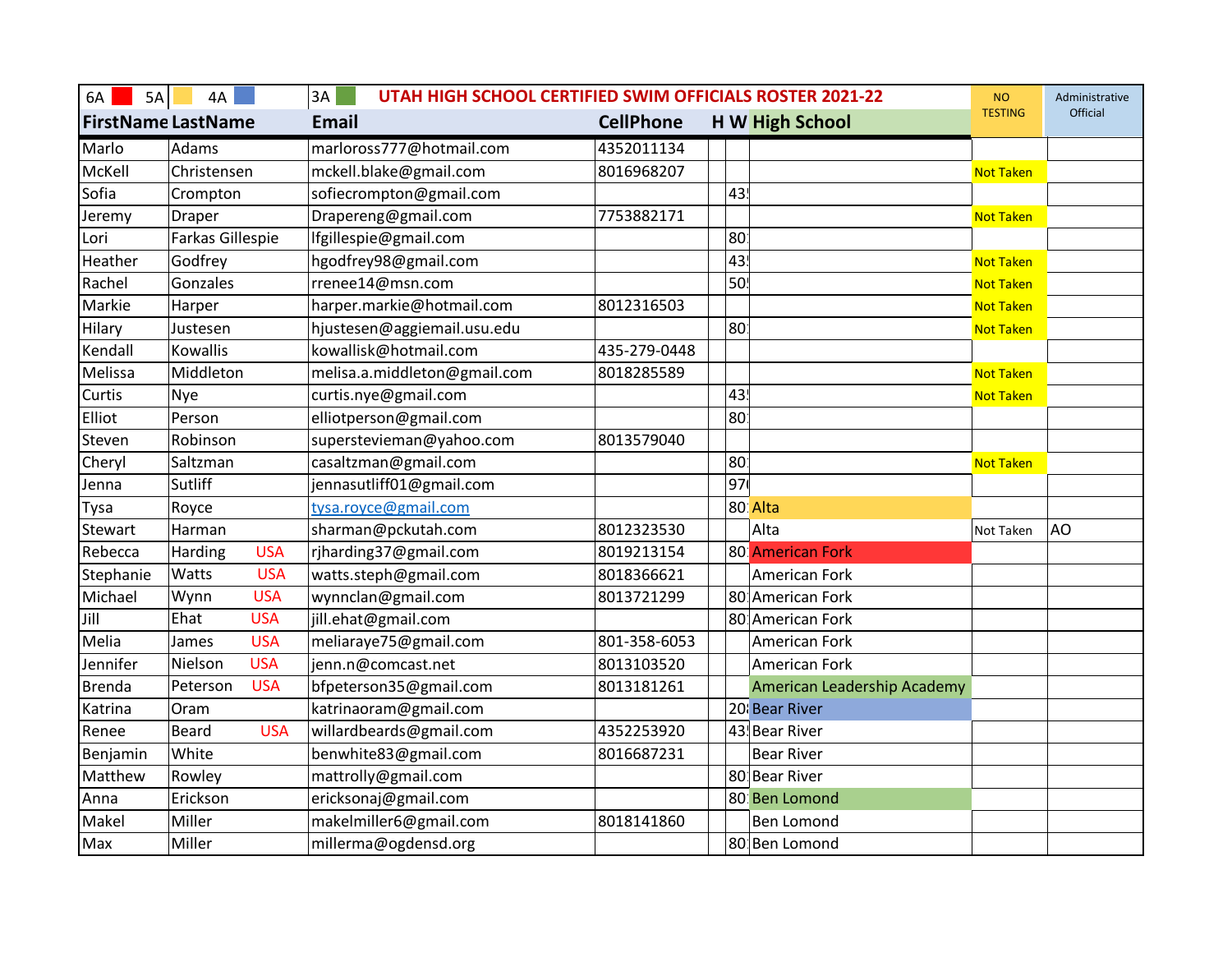| Jana          | Whitby                 | janawhitbyn2@yahoo.com      | 8013881408   |                | Ben Lomond         |    |
|---------------|------------------------|-----------------------------|--------------|----------------|--------------------|----|
| April         | <b>Black</b>           | ablack23@gmail.com          |              |                | 80 Bingham         |    |
| <b>JENELL</b> | <b>GOATES</b>          | nello@yahoo.com             | 9048265125   |                | Bingham            |    |
| Brenda        | Whipple                | brenwhipple@gmail.com       | 8017083107   |                | Bingham            |    |
| Aubrie        | <b>USA</b><br>Johnson  | aubriejohnson80@gmail.com   | 385-831-4680 |                | 38! Bingham        |    |
| Rees          | Patterson              | rpatterson@mmalions.org     |              |                | 80: Bonneville     |    |
| Kassie        | Weyand                 | kassiekmw@gmail.com         | 4354522289   |                | <b>Box Elder</b>   |    |
| Corrine       | Keller                 | rinkeller@gmail.com         |              |                | 43 Box Elder       |    |
| Rebekah       | McClellan              | bradpitt_loves_me@yahoo.com | 8018563466   |                | <b>Box Elder</b>   |    |
| Candice       | Monson<br><b>USA</b>   | candybarred@gmail.com       | 8017268086   |                | 80 Box Elder       |    |
| Janie         | Palmer                 | toadhead3@gmail.com         |              |                | 43 Box Elder       |    |
| Amberly       | Coburn                 | atcoburn@gmail.com          | 435-494-9808 |                | <b>Box Elder</b>   |    |
| Todd          | Coburn                 | todd.coburn2@nucor.com      | 801-644-4950 |                | <b>Box Elder</b>   |    |
| <b>Brenda</b> | Dixon                  | dixonbl97@gmail.com         |              |                | 43! Box Elder      |    |
| Jennifer      | Jensen                 | 1clanjensen@gmail.com       |              |                | 43 Box Elder       |    |
| Derrek        | Williams               | derrek.r.williams@gmail.com |              |                | 43! Box Elder      | AO |
| Kappy         | Williams               | dnkwilliams96@gmail.com     |              |                | 43 Box Elder       | AO |
| Tiffany       | Swenson                | daleytiffany@hotmail.com    | 4357400488   |                |                    |    |
| Michelle      | <b>USA</b><br>Kiser    | michellevanlan@gmail.com    | 8016162021   |                | <b>Brighton</b>    |    |
| Michael       | <b>USA</b><br>Penttila | mike.penttila@gmail.com     | 8018032851   |                | 80 Brighton        |    |
| Graeme        | <b>USA</b><br>Wagner   | gwagner@kaltechglobal.net   | 8018914926   |                | 80 Brighton        |    |
| Dubravka      | Sasivarevic USA        | dubra70@hotmail.com         | 8019188335   |                | <b>Brighton</b>    |    |
| Steve         | Carpenter              | ssscbp27@gmail.com          | 4355902484   |                | <b>Canyon View</b> |    |
| Jill          | Davenport USA          | j4davenport@gmail.com       | 4355590160   | 4 <sup>3</sup> | Canyon View        |    |
| Tyler         | Morgan                 | tylermorgan0760@gmail.com   | 3853553195   |                | Canyon View        |    |
| Cris          | Chamberlain            | cris.chamberlain@gmail.com  | 4356683067   |                | Carbon             |    |
| <b>Brad</b>   | Crompton               | cromptonbrad@yahoo.com      | 4358208921   |                | Carbon             |    |
| Sharon        | Sagers                 | sesagers@yahoo.com          |              |                | 30! Cedar City     |    |
| Glen          | Sagers                 | gsagers@gmail.com           | 3093101175   |                | Cedar City         |    |
| Thomas        | Stratton               | toms0457@gmail.com          | 4354772150   |                | Cedar City         |    |
| Jarid         | <b>USA</b><br>Gray     | garffmaul@yahoo.com         |              |                | 43! Cedar City     |    |
| Tami          | <b>USA</b><br>Gray     | tamigray2@yahoo.com         |              |                | 43! Cedar City     |    |
| Kristen       | Granado                | kgranado520@hotmail.com     | 8015208166   |                | Cedar City         |    |
| Ivy           | Dotson                 | ivie@dotsonmail.com         | 435-590-6589 |                | Cedar City         |    |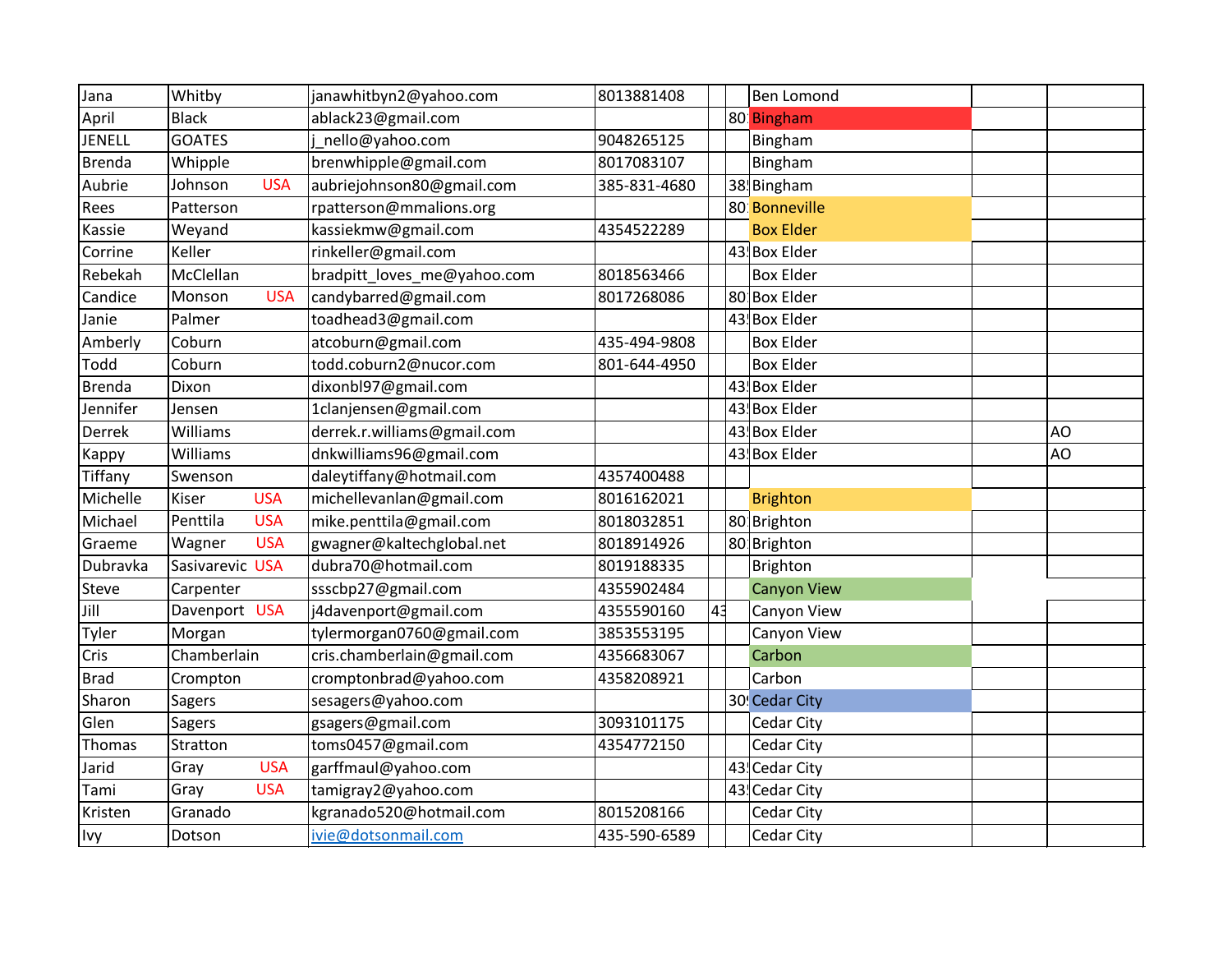| Cameron      | Scott         |            | cameronmscott@gmail.com      | 662-306-0407  |  | <b>Cedar Valley</b>           | Not Taken | AO |
|--------------|---------------|------------|------------------------------|---------------|--|-------------------------------|-----------|----|
| Amberlee     | Chamberlain   |            | jdcelectricllc@gmail.com     | 801-361-6658  |  | <b>Cedar Valley</b>           |           |    |
| Jason        | Raff          |            | jason.raff@gmail.com         | 8013193243    |  | 80 Cedar Valley               |           |    |
| Natasha      | Scott         | <b>USA</b> | natashabscott@gmail.com      | 3853525489    |  | <b>Cedar Valley</b>           |           |    |
| Amy          | Shawgo        |            | aashawgo@gmail.com           |               |  | 80 Cedar Valley               | Not Taken | AO |
| Laura        | Gillespie     |            | lgilles08@gmail.com          | 801-518-7947  |  | <b>Clearfield</b>             |           |    |
| Monica       | Hansen        |            | monicahansen512@gmail.com    | 8019189702    |  | Clearfield                    |           |    |
| Sergio       | Bodero        |            | sergbode@yahoo.com           | 8019532649    |  | <b>Copper Hills</b>           |           |    |
| Stacy        | Boynton       |            | cs6boyn@comcast.net          | 8016516061    |  | 80 Copper Hills               |           |    |
| <b>Brett</b> | Reading       |            | readingbj1@gmail.com         | 8016576115    |  | <b>Copper Hills</b>           | Not Taken | AO |
| Ben          | Ludwig        |            | benludwig143@gmail.com       | 8016311396    |  | <b>Copper Hills</b>           |           |    |
| Jennifer     | Ludwig        |            | outplayn@gmail.com           | 801-631-1296  |  | <b>Copper Hills</b>           | Not Taken | AO |
| Carolyn      | Pierce        |            | cpierce1096@gmail.com        | 8015203005    |  | Copper Hills                  | Not Taken | AO |
| Shelly       | Visser        |            | mj.tj.mom@gmail.com          |               |  | 80 Copper Hills               |           |    |
| Kristi       | <b>Bowler</b> |            | kristibowler@gmail.com       | 8018242350    |  | 80 <sup>1</sup> Corner Canyon |           |    |
| Paul         | Larsen        | <b>USA</b> | draperlondon8@gmail.com      | 8015603091    |  | Corner Canyon                 |           |    |
| Tonya        | Blow          |            | trblow@aetna.com             | 8017127995 80 |  | Corner Canyon                 |           |    |
| Douglas      | Cole          | <b>USA</b> | sbdougc@Hotmail.com          | 8016808688    |  | 80: Cottonwood                |           |    |
| Sterling     | Cabana        |            | sterlingc808@gmail.com       |               |  | 43! Crimson Cliff             |           |    |
| Adam         | Cook          |            | acook@sunroc.com             | 4352727612    |  | <b>Crimson Cliffs</b>         |           |    |
| Kim          | Henry         | <b>USA</b> | nkhenry5@gmail.com           | 5185866011    |  | <b>Crimson Cliffs</b>         |           |    |
| Brenda       | Hall          | <b>USA</b> | mbirdhall@gmail.com          |               |  | 43 Crimson Cliffs             |           |    |
| Maria        | Johnson       | <b>USA</b> | mariajohnson440@gmail.com    | 8017836636    |  | <b>Cyprus</b>                 |           |    |
| Nancy        | <b>Barton</b> | <b>USA</b> | nanpatw@yahoo.com            | 8016518549    |  | Cyprus                        |           |    |
| Sara         | Shaw          |            | shawmaid@gmail.com           |               |  | 80 Cyprus High School         |           |    |
| Elizabeth    | <b>Barber</b> |            | Beth.barberfly@gmail.com     |               |  | 80 Davis                      |           |    |
| Barry        | Hayden        | <b>USA</b> | brryhy@aol.com               |               |  | 80 Davis                      |           |    |
| Emily        | Smith         |            | etsmith@dsdmail.net          | 8016285007    |  | 8080 Davis                    |           |    |
| <b>Brad</b>  | <b>Barker</b> | <b>USA</b> | bradsbarker@gmail.com        | 8017217414    |  | 80 Davis                      |           |    |
| Aanika       | Edwards       |            | aanikaedwards@gmail.com      | 8016528992    |  | 80 Davis                      |           |    |
| Carlos       | Leon          |            | carlitoleone@gmail.com       | 4357737811    |  | <b>Dixie</b>                  |           |    |
| Monica       | Moreno        | <b>USA</b> | monikmoreno@hotmail.com      | 3052998153    |  | <b>Dixie</b>                  |           |    |
| Maranda      | Carlile       |            | daveandmarandahome@gmail.com |               |  | 80 Dixie                      |           |    |
| Mark         | Robbins       |            | mark@3rmg.com                | 8012012695    |  | East                          |           |    |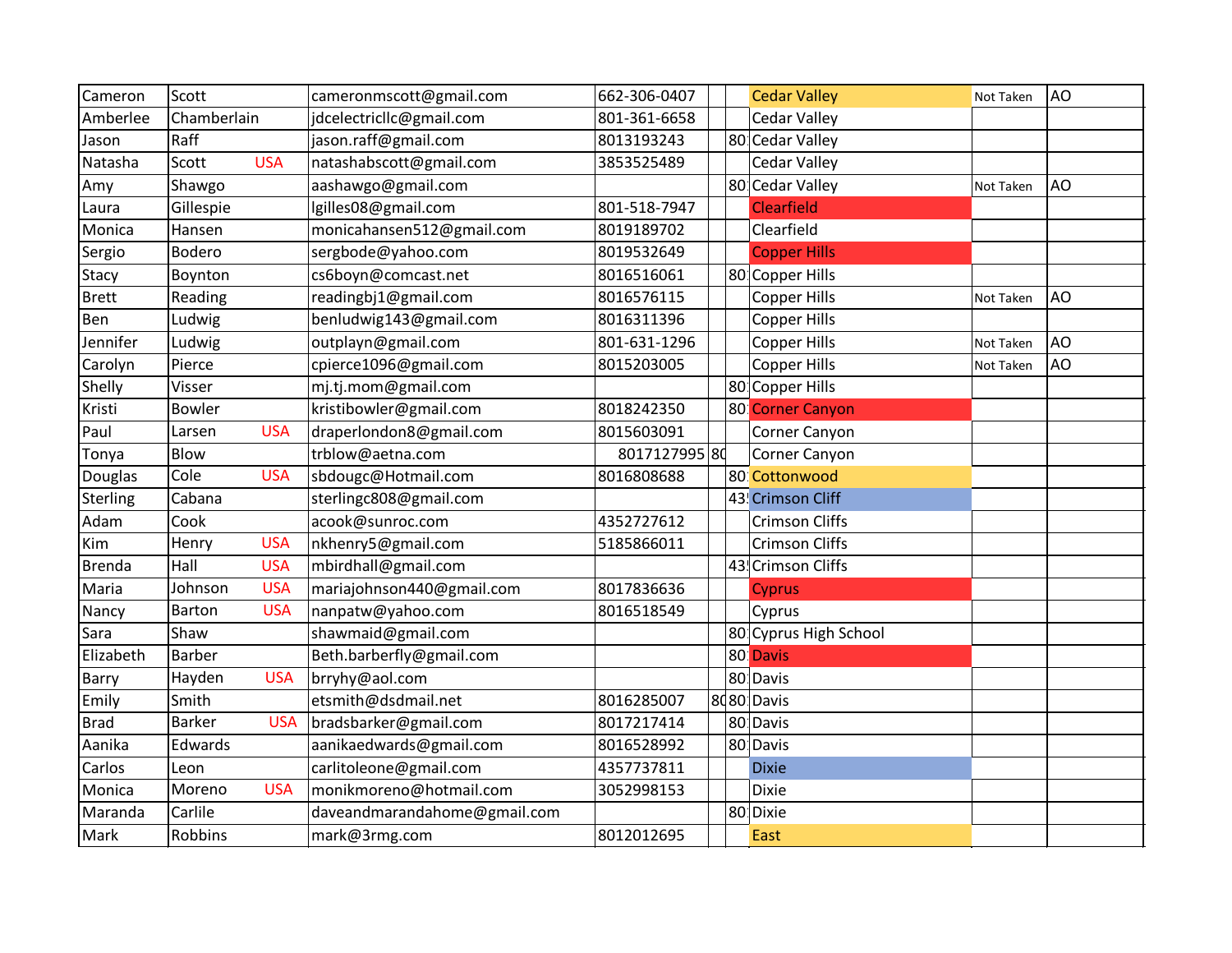| Lisa          | Ashman         | <b>USA</b> | lashman@xmission.com            | 8012018442   |    | 80 East                 |           |                |
|---------------|----------------|------------|---------------------------------|--------------|----|-------------------------|-----------|----------------|
| Matthew       | Rich           |            | matthew.c.rich@gmail.com        | 9174558958   |    | East                    |           |                |
| Jennie        | Allinson       |            | jlallinson@gmail.com            | 4357490269   |    | Emery                   |           |                |
| Korinda       | Stilson        |            | korindacstilson@gmail.com       | 4357490578   |    | Emery                   |           |                |
| David         | Frederick      |            | David_20_79@hotmail.com         | 4356090948   |    | Emery                   |           |                |
| Natalie       | Olsen          |            | nesloeilatan@gmail.com          | 4357490160   |    | Emery                   |           |                |
| Jeff          | Guymon         |            | jeffguymon@gmail.com            | 4353936522   |    | 43 Emery                |           |                |
| Joyce         | Guymon         |            | jldkha@gmail.com                | 4352337914   |    | Emery                   |           |                |
| Melanie       | Bernard        |            | mel@ubugear.com                 |              |    | 43! Emery               |           |                |
| Rebecca       | Chase          |            | rechase@wsd.net                 | 8013889703   |    | Fremont                 |           |                |
| Ashlee        | Harris         |            | ashlee.c.harris@gmail.com       | 8016453278   |    | Fremont                 |           |                |
| Christopher   | Jepsen         |            | cjepsen@churchofjesuschrist.org | 8015204177   | 43 | Fremont                 |           |                |
| Kimberlee     | Wuthrich       |            | Kimmiesue9@gmail.com            |              |    | 80 Fremont              |           |                |
| Karrie        | Hendricks      |            | karriehendricks6@gmail.com      |              |    | 77 Grand County         |           |                |
| Stephen       | Hren           |            | hrens47@gmail.com               | 4352606020   |    | <b>Grand County</b>     |           |                |
| Gail          | Wakefield      |            | gngplus5@gmail.com              | 4352602970   |    | 43 Grand County         |           |                |
| Gerald        | Wakefield      |            | waldomitty@yahoo.com            | 4352100964   |    | 43 Grand County         |           |                |
| Debra         | Hren           |            | tootall@preciscom.net           | 4352601785   |    | <b>Grand County</b>     |           |                |
| Jessica       | OLeary         |            | jesso.oleary@gmail.com          |              |    | 43 Grand County         | Not Taken | A <sub>O</sub> |
| <b>Brenda</b> | Wilkins        |            | oddbunny2@juno.com              | 8018593918   |    | 80 <sup>:</sup> Granger |           |                |
| Amber         | Sanderson      |            | rsandmanone@yahoo.com           | 8018569476   |    | 80 Granger              |           |                |
| Stephen       | <b>Bunnell</b> |            | stephentbunnell@gmail.com       | 4354962812   |    | <b>Green Canyon</b>     |           |                |
| Angie         | Miggin         |            | angie.miggin@gmail.com          | 4357647748   |    | Green Canyon            |           |                |
| Brianna       | Cowley         |            | bananacowley@gmail.com          | 4358904624   |    | Green Canyon            |           |                |
| Kristen       | Seamons        |            | kgebs@yahoo.com                 | 435-695-7558 |    | Green Canyon            |           |                |
| Bryan         | Wilkins        |            | wilkins.c.bryan@outlook.com     | 435-760-3966 |    | 43! Green Canyon        |           |                |
| <b>Brandi</b> | Reber          |            | rebers6@gmail.com               | 4352010423   |    | <b>Gunnison Valley</b>  |           |                |
| matthew       | reber          |            | mattreber@gunnisoncity.org      |              |    | 43 Gunnison Valley      |           |                |
| Jade          | Ming           |            | jtming@drhorton.com             | 3854019351   |    | Herriman                |           |                |
| Marrya        | Pierce         |            | mespierce@gmail.com             | 4352254160   |    | Herriman                |           |                |
| Curtis        | Andrews        |            | curtiskandrews@gmail.com        | 8014991170   |    | Herriman                |           |                |
| Jacqueline    | Mason          |            | SWIMMERJAC77@YAHOO.COM          | 8015293028   |    | Herriman                |           |                |
| R. Odette     | Lyons          |            | odettedunn@gmail.com            | 8016138265   |    | Highland                |           |                |
| Cherie        | Petersen       |            | petercv@aruplab.com             | 8015570537   |    | Highland                |           |                |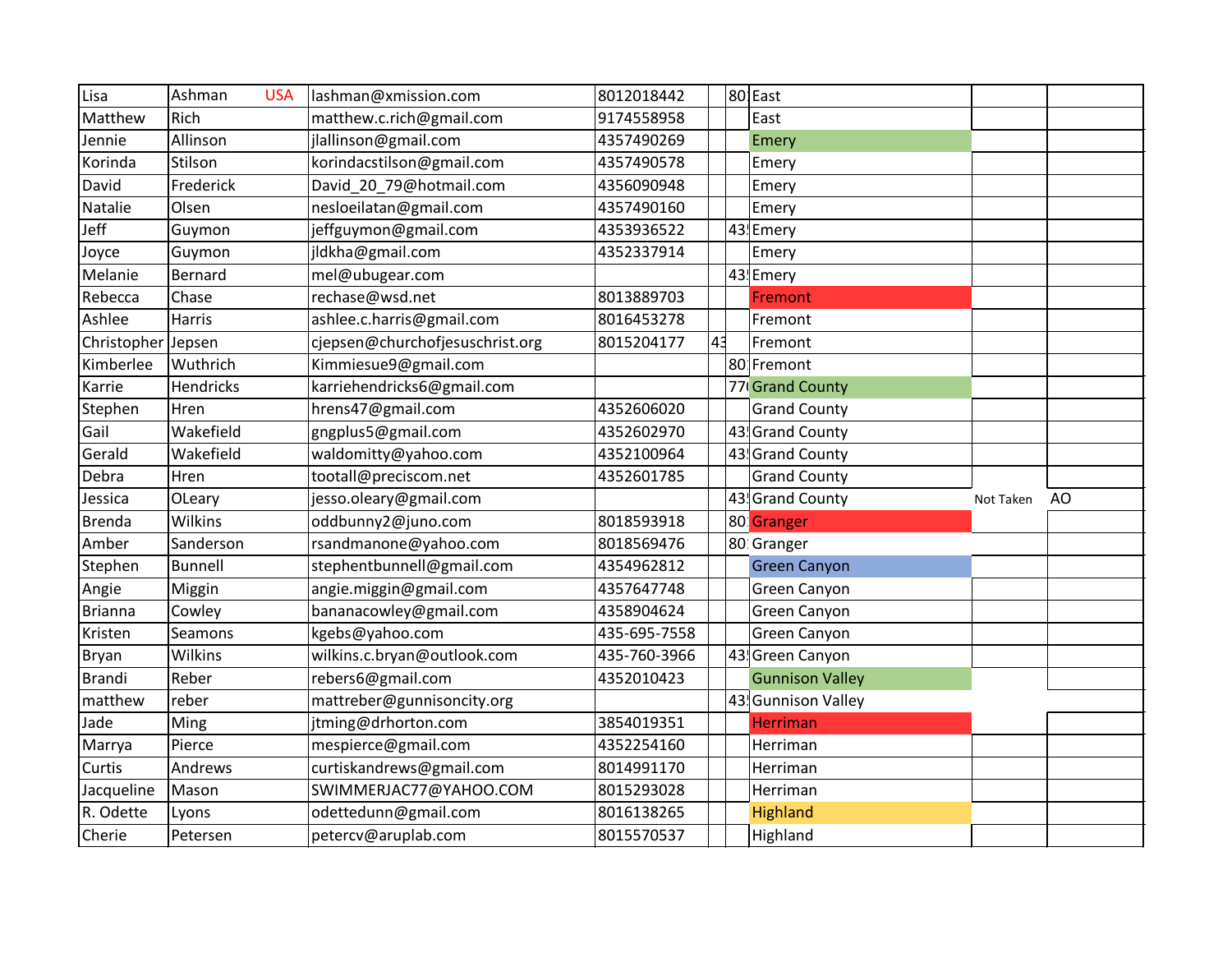| Christopher Wright |                        | chrislovesbikes@gmail.com    | 8012439462   |    | Highland              |                  |    |
|--------------------|------------------------|------------------------------|--------------|----|-----------------------|------------------|----|
| <b>Nate</b>        | Vorwaller              | callnate@hotmail.com         |              |    | 80 Highland           |                  |    |
| Theresa            | Werner                 | theresawerner@gmail.com      |              |    | 80 Highland           | <b>YES</b>       | AO |
| Samuel             | Parker                 | spam.porker@gmail.com        | 8018313640   |    | <b>Hillcrest</b>      |                  |    |
| <b>Bradley</b>     | <b>Bolster</b>         | bbolster@ieee.org            | 5079930509   |    | 80 Hillcrest          |                  |    |
| Lee                | <b>Broadhead</b>       | leebroadhead15@gmail.com     | 8015201075   |    | <b>Hunter</b>         |                  |    |
| Martell            | Winters                | mwinters@nelsonlabs.com      | 8012094299   |    | Hunter                | <b>Not Taken</b> |    |
| Dan                | Lam                    | DANLAM63@MSN.COM             | 8015745973   |    | 80 Hunter             |                  |    |
| Beth               | Hirschi                | bethhirschi@comcast.net      |              |    | 80: Jordan            |                  |    |
| Patrick            | Barton                 | p22547474@gmail.com          |              |    | Jordan                |                  |    |
| Lori               | Estrada                | lori.estrada90@gmail.com     |              |    | 80 Jordan             |                  |    |
| Deborah            | Moore                  | hccmoore@yahoo.com           | 8016942626   |    | 80 Jordan             |                  |    |
| Jen                | Coccimiglio            | davejencoccimiglio@yahoo.com |              |    | 80 Jordan             |                  |    |
| Rebecca            | Barton                 | beckylbarton@hotmail.com     | 8016415278   |    | Jordan                |                  |    |
| Jamie              | <b>Tsandes</b>         | jamietsandes@yahoo.com       |              |    | 80 Juan Diego         |                  |    |
| Wendy              | <b>Rex Atzet</b>       | wratzet@gmail.com            | 8018983085   |    | Juan Diego            |                  |    |
| Leslie             | Morton                 | lesliefmorton@gmail.com      |              |    | 80 Judge Memorial     |                  |    |
| Lori               | Gillespie              | Ifgillespie@gmail.com        | 801-641-7401 |    | <b>Judge Memorial</b> |                  |    |
| Polly              | <b>USA</b><br>Lawrence | lawrencemonsters@msn.com     | 8015028479   |    | <b>Kearns</b>         |                  |    |
| <b>Bret</b>        | Bergesen               | bretbergesen@mstar.net       | 801-979-4518 |    | Kearns                | Not Taken        | AO |
| Dawn               | Plaudis<br><b>USA</b>  | dawnkp@hotmail.com           | 8019168121   |    | Kearns                |                  |    |
| Michael            | Lamborn                | toolyfolk@gmail.com          | 801-703-7946 |    | Layton                |                  |    |
| Amber              | Miller                 | allen.amber@yahoo.com        | 8017191741   |    | Layton                |                  |    |
| Megan              | <b>USA</b><br>Brown    | wpac.brown@gmail.com         | 702-575-0826 |    | Layton / Clearfield   | <b>YES</b>       | AO |
| Teresa             | Carr                   | teresapcarr@hotmail.com      | 8015203531   |    | Layton                |                  |    |
| Robert             | Parsons                | rparsonsgtr@yahoo.com        | 8019536542   |    | Layton                |                  |    |
| Ken                | Walter                 | kenneth.walter@us.af.mil     | 8013090225   | 8d | Layton                |                  |    |
| Wendy              | Ford                   | wendy_g_ford@yahoo.com       | 8013729199   |    | Lehi                  | <b>YES</b>       | AO |
| Ryan               | Hellewell              | rnandkt@gmail.com            | 8016532676   |    | Lehi                  |                  |    |
| Robyn              | <b>USA</b><br>Peterson | robynvpeterson@gmail.com     | 8014046994   |    | 80 Lehi               |                  |    |
| <b>Stewart</b>     | Smith<br><b>USA</b>    | alpha6smiths@gmail.com       | 2708395708 # |    | Lehi                  |                  |    |
| Bryden             | Smith                  | alpha64smiths@yahoo.com      | 2708395768   |    | Lehi                  | Not Taken        | AO |
| Julie              | Benson                 | SJBenson@comcast.net         | 4357574893   |    | 43! Logan             |                  |    |
| Christy            | Leonard                | christy.leonard29@gmail.com  |              |    | 26 Logan              |                  |    |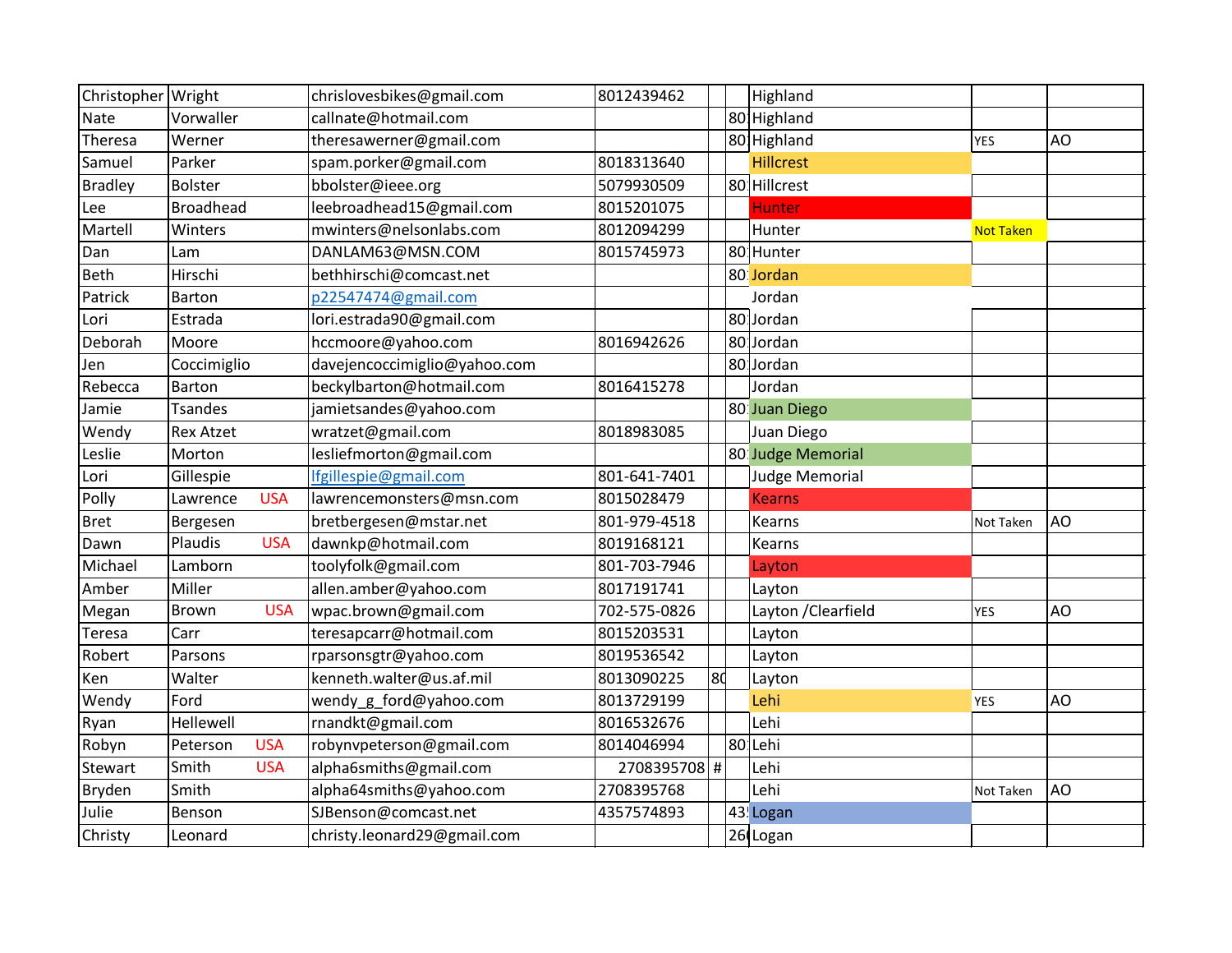| Brigham       | Bernhardt      |            | bernhardtbrigham@gmail.com   |              |                | 43! Logan             |           |    |
|---------------|----------------|------------|------------------------------|--------------|----------------|-----------------------|-----------|----|
| Nikki         | Rice           |            | nikkiricewarren@gmail.com    | 2078373556   |                | Logan                 |           |    |
| Tamarynn      | Bennett        | <b>USA</b> | tamarynn@yahoo.com           | 8016413553   |                | <b>Lone Peak</b>      |           |    |
| Lindsey       | Easterly       |            | leasterly@gmail.com          |              |                | 80 Lone Peak          | Not Taken | AO |
| Douglas       | Graham         |            | dougg@horrocks.com           |              |                | 80 Lone Peak          |           |    |
| Rachael       | Haney          | <b>USA</b> | rachael.haney@gmail.com      |              |                | Lone Peak             |           |    |
| Karre         | Nevarez        |            | knevarez@alpinedistrict.org  |              |                | 80 Lone Peak          | Not Taken | AO |
| Steven        | Davis          |            | srd1216@me.com               | 8017070760   |                | Lone Peak             |           |    |
| Benjamin      | Edwards        |            | edwards.bj@gmail.com         | 3853194535   |                | Lone Peak             |           |    |
| Amber         | Gardiner       |            | agardiner@alpinedistrict.org | 8013694237   | 8d             | Lone Peak             |           |    |
| Mitchel       | Combe          |            | mitchcombe@gmail.com         |              |                | 80 Lone Peak          |           |    |
| Matt          | Johnson        |            | mpjohnson2@gmail.com         |              |                | 80 Manti              |           |    |
| Sydney        | Olson          |            | sydney.harris33@yahoo.com    |              |                | 70. Manti             |           |    |
| Rachelle      | <b>Stubbs</b>  |            | shodie10@gmail.com           |              |                | 43! Manti             |           |    |
| Sarah         | Johnson        |            | sarah.johnson@ssanpete.org   | 8015575210   |                | Manti                 |           |    |
| Gwen          | Jones          |            | gwen.bryant@gmail.com        |              |                | 58 Manti              |           |    |
| Bobilyn       | <b>Bassett</b> |            | bobilyn123@yahoo.com         |              |                | 80: Maple Mountain    |           |    |
| Jana          | Cazier         |            | janacazier@sfcn.org          | 8014736624   |                | Maple Mountain        |           |    |
| Lisa          | Dowling        |            | ljd.lisa@gmail.com           | 8013607515   |                | Maple Mountain        |           |    |
| Amy           | Despain        |            | jsnjecae@gmail.com           | 8018702448   |                | Millard               |           |    |
| Kristina      | Stevens        |            | ktrstevens@gmail.com         | 4354064010   |                | Millard               |           |    |
| Marla         | Thurman        |            | marlathurman2020@gmail.com   |              |                | 43! Millard           |           |    |
| Jacci         | Johnson        |            | jaccijohnson13@gmail.com     | 4352530835   |                | Millard               |           |    |
| Scott         | Gordon         |            | Scott@snsswim.com            | 425-221-1277 |                | Morgan                |           |    |
| Natalie       | Isom           |            | natalieisom@gmail.com        | 4358813042   |                | <b>Mountain Crest</b> |           |    |
| Seldon        | Leishman       |            | jjmel4@hotmail.com           | 4357577386   | 4 <sub>3</sub> | <b>Mountain Crest</b> |           |    |
| Ryan          | Lemon          |            | designrwl@gmail.com          | 4357642607   |                | <b>Mountain Crest</b> |           |    |
| Ashley        | Phillips       |            | ashhall@hotmail.com          |              |                | 43! Mountain Crest    |           |    |
| <b>Travis</b> | Walker         |            | walker4542@gmail.com         |              |                | 30 Mountain Crest     |           |    |
| Gary          | Gabler         |            | garygabler191@gmail.com      | 4357648123   |                | <b>Mountain Crest</b> |           |    |
| Catherine     | Atnip          |            | bratnips@yahoo.com           |              |                | 80 Mountain Ridge     |           |    |
| Beth          | <b>Burton</b>  |            | beth.burton@gmail.com        | 8012440593   |                | <b>Mountain Ridge</b> |           |    |
| <b>Tracy</b>  | Turnbow        |            | tracyturnbow@gmail.com       | 8019107412   |                | Mountain Ridge        |           |    |
| Amy           | Stewart        |            | chad.amy.stewart@comcast.net | 8018429289   |                | Mountain Ridge        |           |    |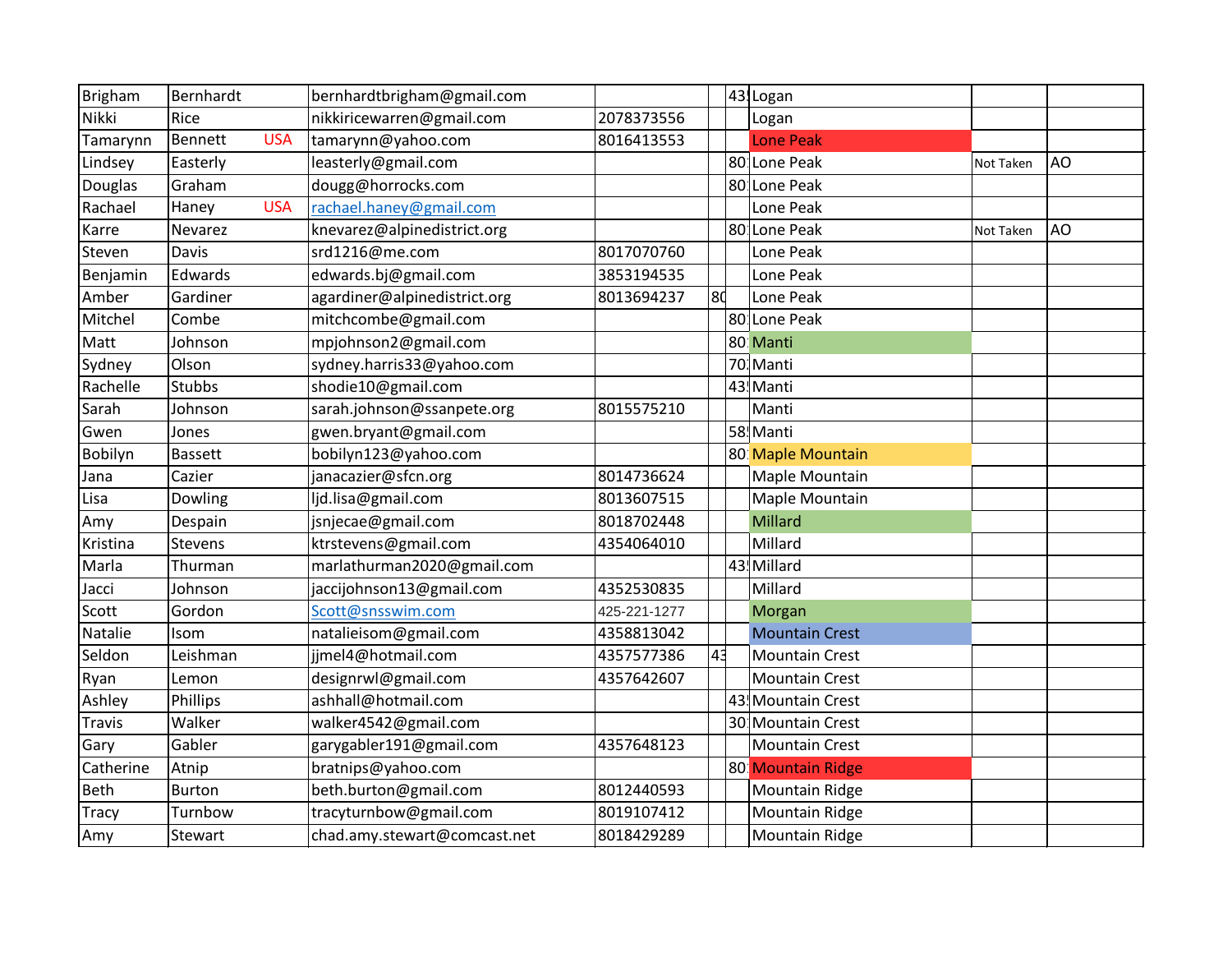| Nathan    | Schwebach       |            | nathanschwebach@gmail.com          | 8014409094   | <b>Mountain Ridge</b> |            |    |
|-----------|-----------------|------------|------------------------------------|--------------|-----------------------|------------|----|
| Constance | Christensen USA |            | conniexensen@gmail.com             | 8013687474   | <b>Mountain View</b>  |            |    |
| Sharon    | Faragher        |            | sharonfaragher@gmail.com           | 8014344876   | <b>Mountain View</b>  | <b>YES</b> | AO |
| Jenna     | Wood            |            | jennakwood@gmail.com               |              | 80 Mountain View      | Not Taken  | AO |
| Karen     | Reid            |            | rockinreids@hotmail.com            |              | 80 Mountain View      |            |    |
| Kathi     | Bernstein       |            | kathibernstein@gmail.com           | 8015185769   | <b>Murray</b>         |            |    |
| Michael   | Findlay         | <b>USA</b> | mikefindlay@yahoo.com              | 801-953-5610 | Murray                |            |    |
| Ryan      | Walton          |            | refineryan@gmail.com               | 8017034223   | 80 Murray             |            |    |
| Nate      | Palmer          |            | nate@npalmer.com                   | 4352620708   | <b>North Sanpete</b>  |            |    |
| Katrina   | Palmer          |            | kate@katrinapalmer.com             | 4354690719   | North Sanpete         |            |    |
| Angela    | Thompson        |            | Angela.thompson@aikeconsulting.com | 4358519861   | North Sanpete         |            |    |
| Britanny  | Adams           |            | britanny.adams@mtpleasantcity.com  | 4358511442   | North Sanpete         |            |    |
| Andrea    | Day             |            | aaday@cut.net                      |              | 43! North Sanpete     |            |    |
| Donavon   | Robertson       |            | donavon.mckay.robertson@gmail.com  | 8017180794   | <b>North Summit</b>   |            |    |
| Ashley    | Sargent         |            | sargent219@yahoo.com               | 4356595452   | North Summit          |            |    |
| Amber     | Greenwood       |            | nagcbi22@gmail.com                 | 8018280535   | 43 North Summit       |            |    |
| Rebecca   | Hatch           |            | rebeccaehatch@gmail.com            | 3853211335   | Northridge            |            |    |
| Justin    | Walker          | <b>USA</b> | justin.walker9@gmail.com           | 801-643-1554 | Northridge            |            |    |
| Misty     | Potter          |            | potterpm@hotmail.com               | 909-283-5993 | 90! Northridge        |            |    |
| Matt      | Lingelbach      |            | matt_jodi_27@sbcglobal.net         |              | 75 Northridge         |            |    |
| Lynette   | Owens           | <b>USA</b> | owenslm1@comcast.net               | 8015587415   | Northridge            |            |    |
| Thomas    | <b>Bartlett</b> |            | thomasbartlett@mail.weber.edu      | 3852889392   | Ogden                 |            |    |
| John      | Grotzky         |            | john.grotzky@comcast.net           | 8014523680   | Ogden                 |            |    |
| Jeffery   | Hatch           |            | jhatch2@usa.net                    | 8016639089   | Ogden                 |            |    |
| Nathaniel | <b>Tague</b>    |            | ndtague@gmail.com                  |              | 38! Ogden             |            |    |
| Lorinda   | Belnap          |            | lorinda.belnap@gmail.com           |              | 64 Ogden              |            |    |
| Katrina   | Workman         |            | katrinawb.kb@gmail.com             | 8013766125   | 80 Ogden/Morgan       |            |    |
| Maren     | Gilbert         | <b>USA</b> | marensteve@gmail.com               | 8018793033   | <b>Olympus</b>        |            |    |
| Heather   | Hooton          | <b>USA</b> | heatherhooton@gmail.com            | 8015574106   | Olympus               |            |    |
| Lisa      | Moran           |            | littlemoran@outlook.com            | 8015586185   | Olympus               |            |    |
| Lindsey   | Sink            | <b>USA</b> | lindseysink@yahoo.com              | 8018086450   | Olympus               |            |    |
| Sheri     | Holmen          | <b>USA</b> | sheri.holmen@gmail.com             | 7023739933   | Olympus               |            |    |
| Melissa   | Martinez        |            | missmrtnz13@gmail.com              | 8018985392   | Olympus               |            |    |
| Susan     | Astle           | <b>USA</b> | suezastle@gmail.com                | 8012772345   | 80 Olympus            |            |    |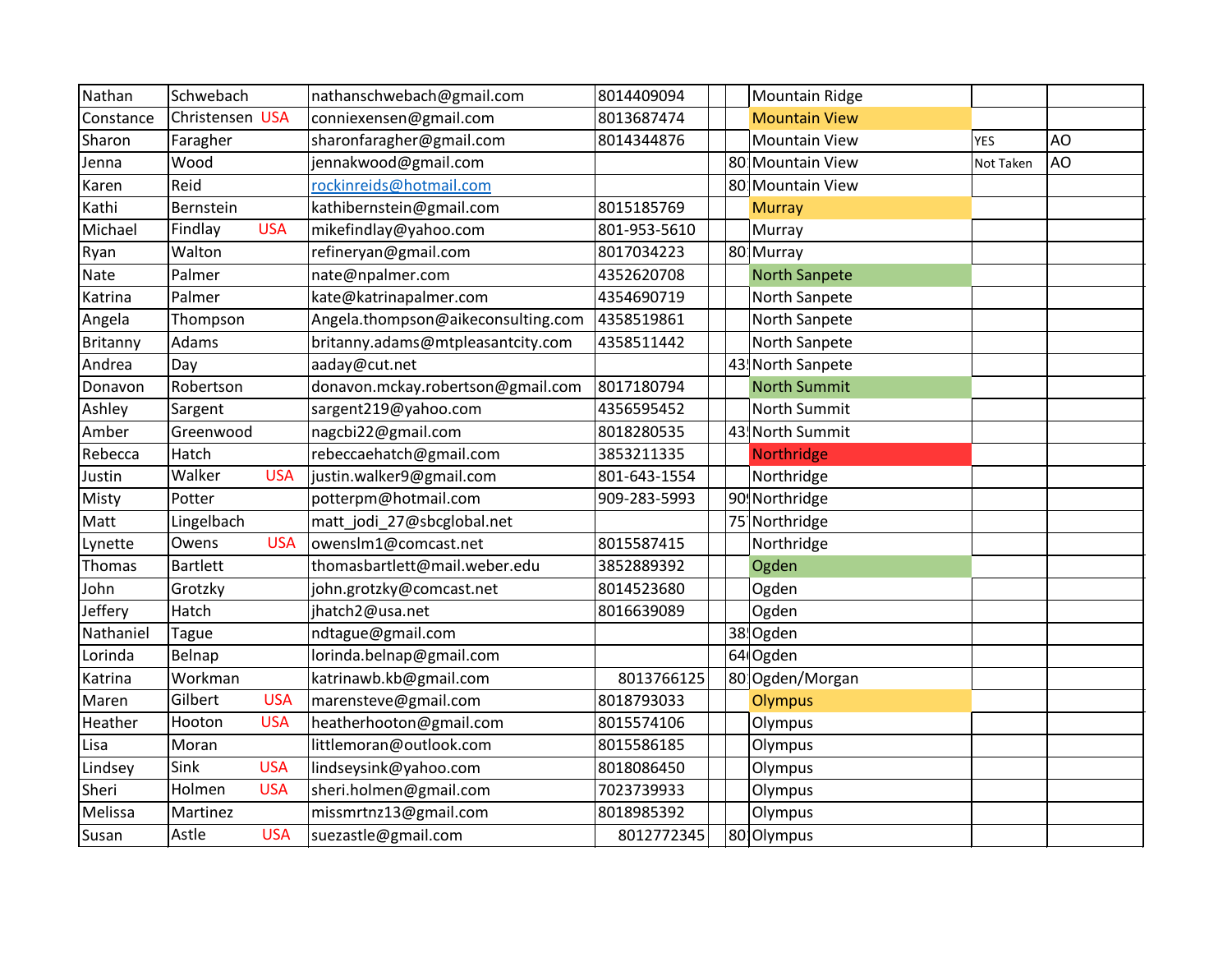| MaryAlice     | Baggaley        | <b>USA</b> | bmbaggaley@yahoo.com       | 801-277-2496 |                | Olympus                        | <b>YES</b> | AO |
|---------------|-----------------|------------|----------------------------|--------------|----------------|--------------------------------|------------|----|
| Karen         | Quackenbush USA |            | kquackenbush13@gmail.com   |              |                | 80 Olympus                     |            |    |
| Lonn          | Johnson         | <b>USA</b> | Lonnjohnson@yahoo.com      | 8012433895   |                |                                |            |    |
| Hadley        | Saber           |            | hadleybsaber@gmail.com     | 8012433160   |                | Olympus                        |            |    |
| Jill          | Conner          |            | jillmconner@yahoo.com      | 8015605828   |                | 80 Olympus/Judge Memorial      |            |    |
| Robert        | Potts           | <b>USA</b> | rob.c.potts@gmail.com      | 8018302138   |                | Orem                           |            |    |
| Tacy          | Wells           |            | tacywells@netzero.net      | 8013623402   |                | Orem                           | Not Taken  |    |
| <b>Bret</b>   | Anderson        |            | bretpcut@gmail.com         | 4356400960   |                | <b>Park City</b>               |            |    |
| Michelle      | Anderson        | <b>USA</b> | MISSMONEYPENNY@ME.COM      | 4356406641   |                | Park City                      |            |    |
| Richard       | Elgie           |            | jelgie@gmail.com           | 4084824430   |                | Park City                      |            |    |
| Heidi         | Lane            | <b>USA</b> | hdlane@me.com              | 4356591230   |                | Park City                      |            |    |
| Terri         | Hardy           |            | tlwhardy@outlook.com       | 4435103220   |                | Park City                      |            |    |
| Joshua        | Taylor          |            | pbtjot@gmail.com           |              |                | 71 Park City                   | Not Taken  | AO |
| Katianne      | Taylor          |            | katiannetaylor@gmail.com   | 7178021521   |                | Park City                      | Not Taken  | AO |
| <b>JOSEPH</b> | WALL            |            | jmwall63@yahoo.com         |              |                | 75 Park City                   |            |    |
| Lisa          | Wall            | <b>USA</b> | wallclan99@yahoo.com       | 7578702273   |                | Park City                      |            |    |
| Kimberlee     | Kunz            | <b>USA</b> | wickless@gmai.com          |              |                | Payson                         |            |    |
| Jennifer      | Waters          |            | h2oseight@gmail.com        | 8013367002   |                | Payson                         |            |    |
| Mark          | Perl            | <b>USA</b> | mperlfam@gmail.com         | 8013185107   |                | <b>Pleasant Grove</b>          |            |    |
| Kyle          | <b>Durieux</b>  |            | kyledurieux@gmail.com      |              |                | 4343! Pleasant Grove           | <b>YES</b> | AO |
| <b>Brent</b>  | <b>Bunnell</b>  | <b>USA</b> | brentbunnell@hotmail.com   | 8013184563   |                | <b>Pleasant Grove</b>          |            |    |
| Katie         | Bingham         | <b>USA</b> | K8bing@hotmail.com         |              |                | 54 Pine View                   |            |    |
| Valerie       | Christensen     |            | valeriec@q.com             |              |                | 43! Richfield                  |            |    |
| Alicia        | Gleave          |            | agleave1@gmail.com         | 4358931072   |                | Richfield                      |            |    |
| Natalie       | Haggen          |            | dnhaggen@msn.com           |              |                | 92 Ridgeline                   |            |    |
| John          | Hansen          |            | jphanny2002@yahoo.com      | 4352325318   |                | Ridgeline                      |            |    |
| Daniel        | Cook            |            | cookdaniel73@gmail.com     | 4358908984   |                | 43 Ridgeline                   |            |    |
| Jeffrey       | Turley          |            | jeff.turley@usu.edu        | 4357607706   | 4 <sup>1</sup> | Ridgeline                      |            |    |
| John          | Hansen          |            | jphanny2002@yahoo.com      | 4352325318   |                | Ridgeline                      |            |    |
| Cindy         | Strong          |            | mandcstrong@gmail.com      | 8019493546   |                | 80 Riverton                    |            |    |
| Jared         | Smith           |            | jaredsmith1377@gmail.com   | 8016313743   |                | Riverton                       |            |    |
| Lara          | Smith           |            | laratsmith@hotmail.com     | 8016313740   |                | Riverton High School           | not Taken  | AO |
| Wendy         | Knight          |            | weknight5@gmail.com        | 8014277984   |                | Riverton High School           | Not Taken  | AO |
| Maureen       | Schiffman       | <b>USA</b> | maureenschiffman@gmail.com | 6504646296   |                | <b>Rowland Hall /St. Marks</b> |            |    |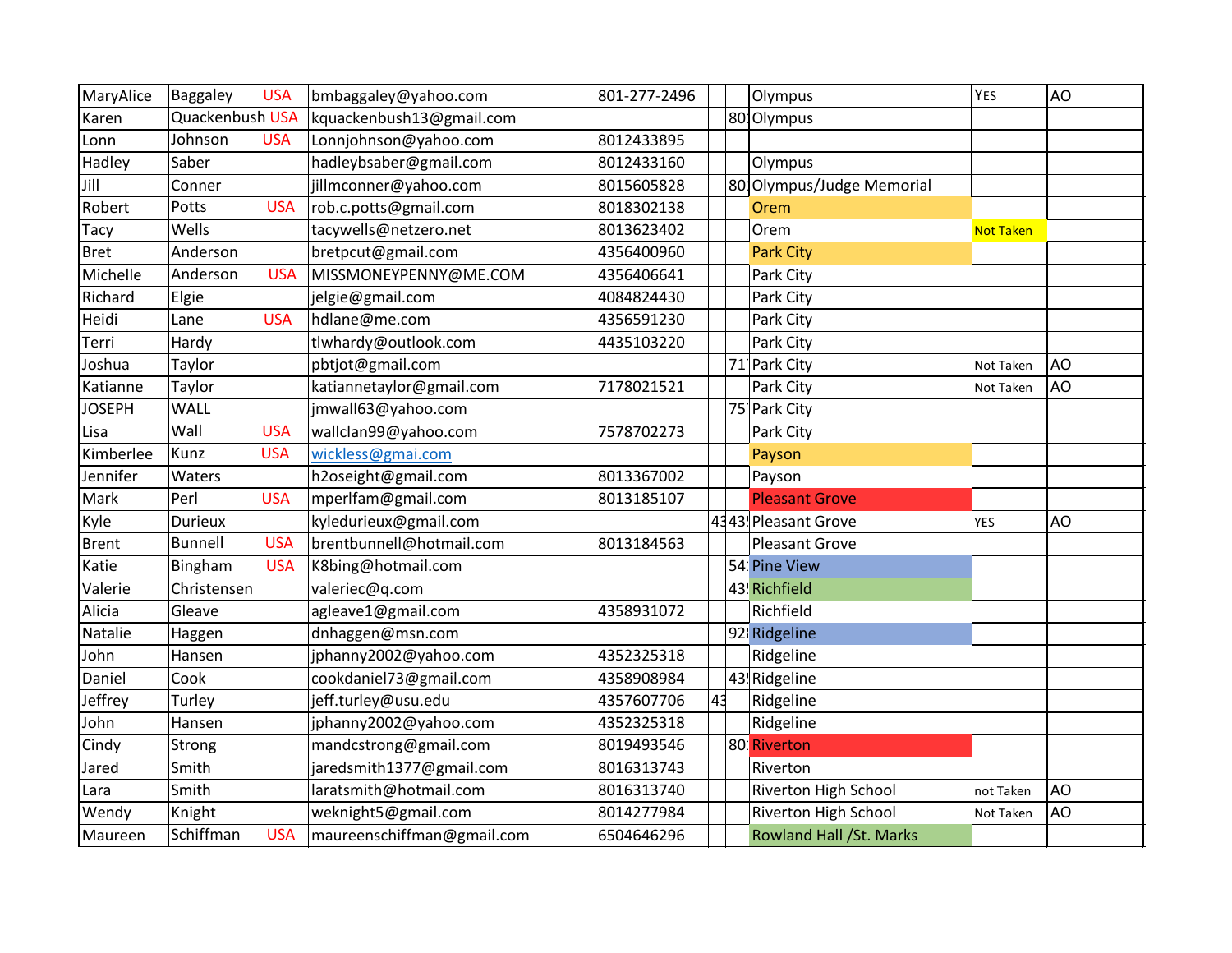| Jenifer      | <b>Beck</b>   |            | Jebeck1412@gmail.com        |              | <b>38 Roy</b>             |            |           |
|--------------|---------------|------------|-----------------------------|--------------|---------------------------|------------|-----------|
| Jennilyn     | Williams      |            | jenniwilliamsswim@gmail.com |              | 80 Roy                    |            |           |
| Jeffrey      | <b>Beck</b>   |            | jeffbeck4@comcast.net       | 801-781-0943 | Roy                       |            |           |
| Teresa       | Maass         |            | reese0707@yahoo.com         | 801-598-9499 | Roy                       | Not Taken  | AO        |
| Michael      | Williams      |            | jenandmikewilliams@live.com |              | 38 Roy                    |            |           |
| Whitney      | <b>Black</b>  |            | grahamcracker1415@gmail.com | 801-420-1569 | <b>Salem Hills</b>        |            |           |
| <b>Bryce</b> | Johnson       |            | bryce.johnson@gmail.com     | 8014001012   | 80 Salem Hills            |            |           |
| Sarah        | Schwartz      | <b>USA</b> | sarah.schwartz@usu.edu      | 4355121744   | <b>Sky View</b>           |            |           |
| Neal         | Legler        | <b>USA</b> | nlegler@gmail.com           | 4357601030   | 43 Sky View               |            |           |
| Cheryl       | Olsen         | <b>USA</b> | crawls101@yahoo.com         | 4359388911   | Sky View                  |            |           |
| Aaron        | Coltrin       |            | anccoltrin@hotmail.com      | 4357643711   | Sky View                  |            |           |
| Lily         | He            | <b>USA</b> | lilyhe1999@hotmail.com      | 7815265854   | Skyline                   | Not Taken  | AO        |
| Mandy        | Wood          |            | mandymarshall2000@yahoo.com | 3076793050   | Skyline                   | <b>YES</b> | <b>AO</b> |
| Sheri        | Dalton        |            | sheridalton@msn.com         |              | 80: Skyline               |            |           |
| Elizabeth    | Diaz          |            | Diazez@gmail.com            |              | 80 Skyline                |            |           |
| Kristen      | Hackett       |            | Kristenhackett28@gmail.com  | 8018981912   | Skyline                   |            |           |
| Laura        | Randall       |            | laurarandall80@hotmail.com  | 8012318165   | 80 Skyline                |            |           |
| Vicky        | Steinbrech    |            | vicky.steinbrech@gmail.com  | 385-256-3214 | Skyline                   |            |           |
| Shamae       | Mickelson     | <b>USA</b> | 1spinach1@gmail.com         | 8018303328   | Skyridge                  |            |           |
| Valerie      | Moir          | <b>USA</b> | valpalmoir@gmail.com        |              | 80 Skyridge               |            |           |
| Julie        | Hemmert       |            | Jubielou@gmail.com          |              | 80 Skyridge               | Not Taken  | AO        |
| Wendy        | Lawyer        |            | a wlawyer@hotmail.com       |              | 43. SkyView               |            |           |
| Jeffrey      | <b>Barnes</b> |            | barnes.jeffh@gmail.com      |              | 43 Skyview / Green Canyon |            |           |
| Andrea       | Dansie        | <b>USA</b> | andydansie12@gmail.com      | 4356682191   | Snow Canyon               |            |           |
| Colby        | Jenkins       | <b>USA</b> | colbyj444@gmail.com         | 2405321003   | <b>Snow Canyon</b>        |            |           |
| Robert       | Terry         |            | theterryclan@gmail.com      |              | 43! Snow Canyon           |            |           |
| Gatlin       | Simmons       |            | gatlin.simmons@hotmail.com  | 4352155909   | <b>South Sevier</b>       |            |           |
| Aretha       | Caldwell      |            | alaynacaldwell@hotmail.com  |              | 43! South Summit          |            |           |
| Cynthia      | Card          |            | crcskiing@yahoo.com         | 8016024077   | 43 South Summit           |            |           |
| Melissa      | Halliday      |            | melissa.halliday@gmail.com  | 8014038902   | South Summit              |            |           |
| Joe          | Keddington    |            | jokeddi@gmail.com           |              | 43 South Summit           |            |           |
| Brandon      | Halliday      |            | macroff@yahoo.com           |              | 80 South Summit           |            |           |
| Geneva       | Feland        | <b>USA</b> | genevasteelrocks@gmail.com  | 8018949449   | <b>Spanish Fork</b>       |            |           |
| Michelle     | Anderson      |            | anderson.michelle@gmail.com | 8018840458   | Springville               |            |           |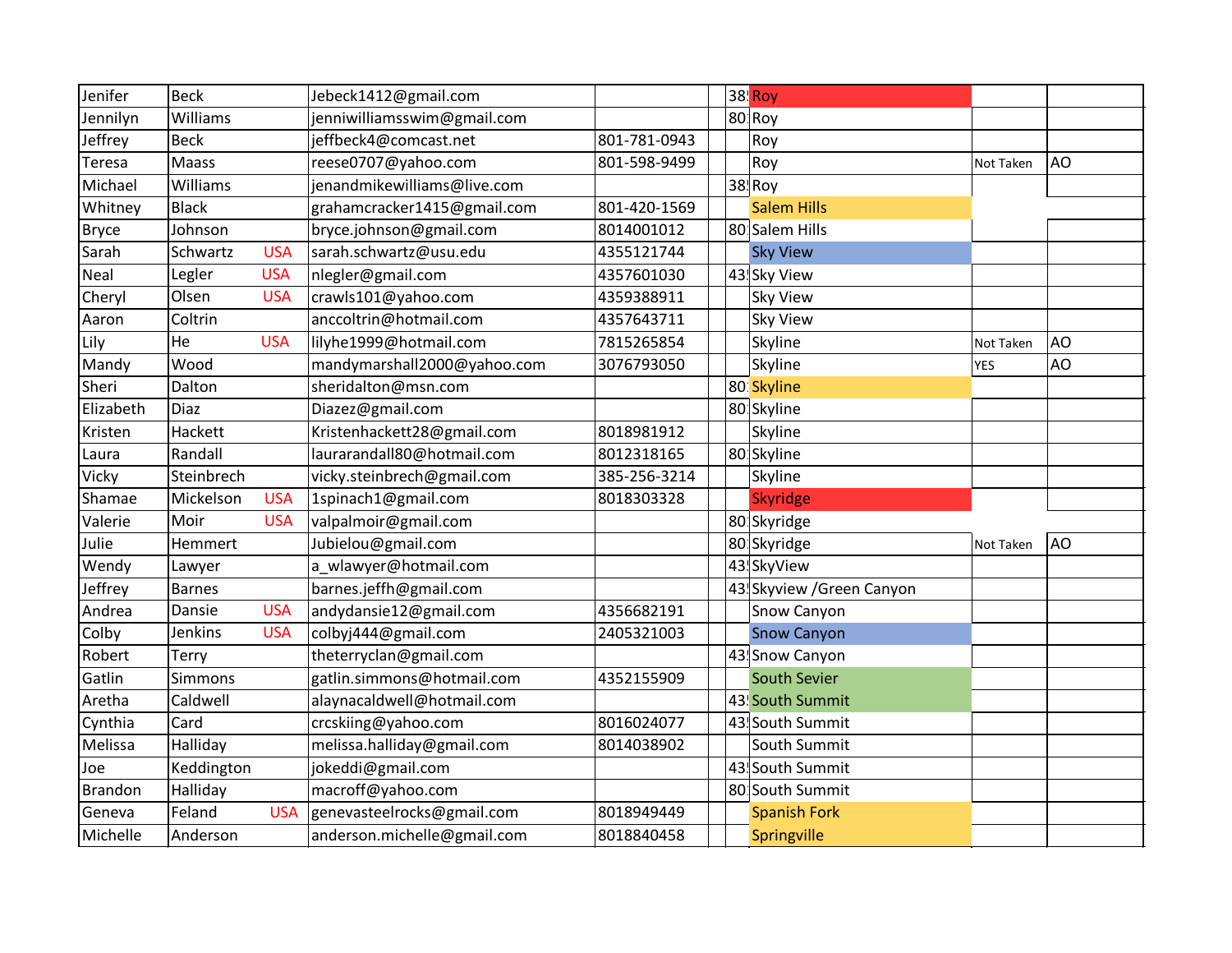| Kristina              | Boyer            |            | roandkr@q.com                 | 8014917610 | Springville           |           |           |
|-----------------------|------------------|------------|-------------------------------|------------|-----------------------|-----------|-----------|
| Shane                 | Lamb             | <b>USA</b> | lamb_shane@yahoo.com          | 8017879052 | Springville           |           |           |
| Trent                 | Weight           | <b>USA</b> | skibumw8@yahoo.com            |            | Springville           |           |           |
| Marissa               | Robinson         |            | marissaleap@gmail.com         |            | 80 Springville        |           |           |
| Tammy                 | Reynolds         |            | bigesqt@yahoo.com             |            | 80: Stansbury         |           |           |
| Johan                 | Boer             |            | johan.boer9@gmail.com         | 8012450615 | <b>Summit Academy</b> |           |           |
| Kristi                | Mott             |            | kristimisty27@yahoo.com       |            | 80 Syracus            |           |           |
| Mike                  | Voshell          | <b>USA</b> | mivoshell@yahoo.com           |            | 80 Syracus            |           |           |
| Abigail               | Marshall         |            | abitterrew@gmail.com          | 4352243649 | <b>Taylorsville</b>   |           |           |
| Meakalia              | Fisher           |            | reallyafish@gmail.com         | 8018004675 | <b>Timpanogos</b>     |           |           |
| Jordan                | Patten           |            | jordygirlpatten@gmail.com     |            | 80 Timpanogos         |           |           |
| Angela                | Jones            | <b>USA</b> | senojalegna@gmail.com         |            | 80 Timpanogos         |           |           |
| Eliza                 | <b>Hawkins</b>   | <b>USA</b> | hawkins4kids@gmail.com        | 8013560864 | <b>Timpview</b>       |           |           |
| Christopher   McClain |                  |            | christophersmcclain@gmail.com | 8013191995 | Timpview              |           |           |
| Terisa                | Grgich           |            | terisagrgich@msn.com          | 4358401784 | <b>Tooele</b>         |           |           |
| Charlie               | Roberts          |            | charlietooele@gmail.com       |            | Tooele                |           |           |
| <b>Braxton</b>        | Evans            |            | Braxton_swim18@icloud.com     | 4358419663 | Tooele                |           |           |
| Mel                   | Roberts          |            | swimcoach506@hotmail.com      | 4358508195 | Tooele                |           |           |
| Aspen                 | Grgich           |            | ajgrgich@gmail.com            |            | 43! Tooele            |           |           |
| Stuart                | Smith            |            | sbsmith40990@gmail.com        | 4358309315 | Tooele                |           |           |
| Gwen                  | Roberts          |            | groberts10@hotmail.com        | 4354963201 | Tooele                | Not Taken | <b>AO</b> |
| Hilary                | Justesen         |            | hjustesen@aggiemail.usu.edu   |            | 80                    | not Taken | <b>AO</b> |
| Shana                 | Jones            |            | rsrkljones@hotmail.com        | 4358281232 | 43! Uintah            |           |           |
| Matt                  | Cazier           |            | mtcazier@yahoo.com            | 4358285366 | Uintah                |           |           |
| Mindy                 | Brooksby         |            | m brooksby@hotmail.com        | 4357908046 | Uintah                |           |           |
| Rebekah               | Evans            |            | 200im.er16@gmail.com          | 4352194821 | Uintah                |           |           |
| Chris                 | Felkins          |            | chrisfelkins@hotmail.com      | 4358284075 | Uintah                |           |           |
| <b>Bruce</b>          | Guymon           |            | bguymon@dcsd.org              | 4356548633 | Union                 |           |           |
| Crystal               | Burnham          |            | cburnham@dcsd.org             | 4358281915 | Union                 |           |           |
| Paul                  | Welch            |            | pwelch@westech-inc.com        | 8016524349 | <b>Viewmont</b>       |           |           |
| John                  | Arnold           |            | sherryjohnarnold@msn.com      | 8017875243 | 80 Viewmont           |           |           |
| Sookie                | Snyder           | <b>USA</b> | sookie.snyder@gmail.com       | 3034083507 | Wasatch               |           |           |
| Denise                | Harris           | <b>USA</b> | denise.harris@wasatch.edu     | 7196511322 | 43 Wasatch            |           |           |
| Derek                 | <b>Diedrichs</b> |            | derekdiedrichs@hotmail.com    |            | 81! Wasatch           |           |           |